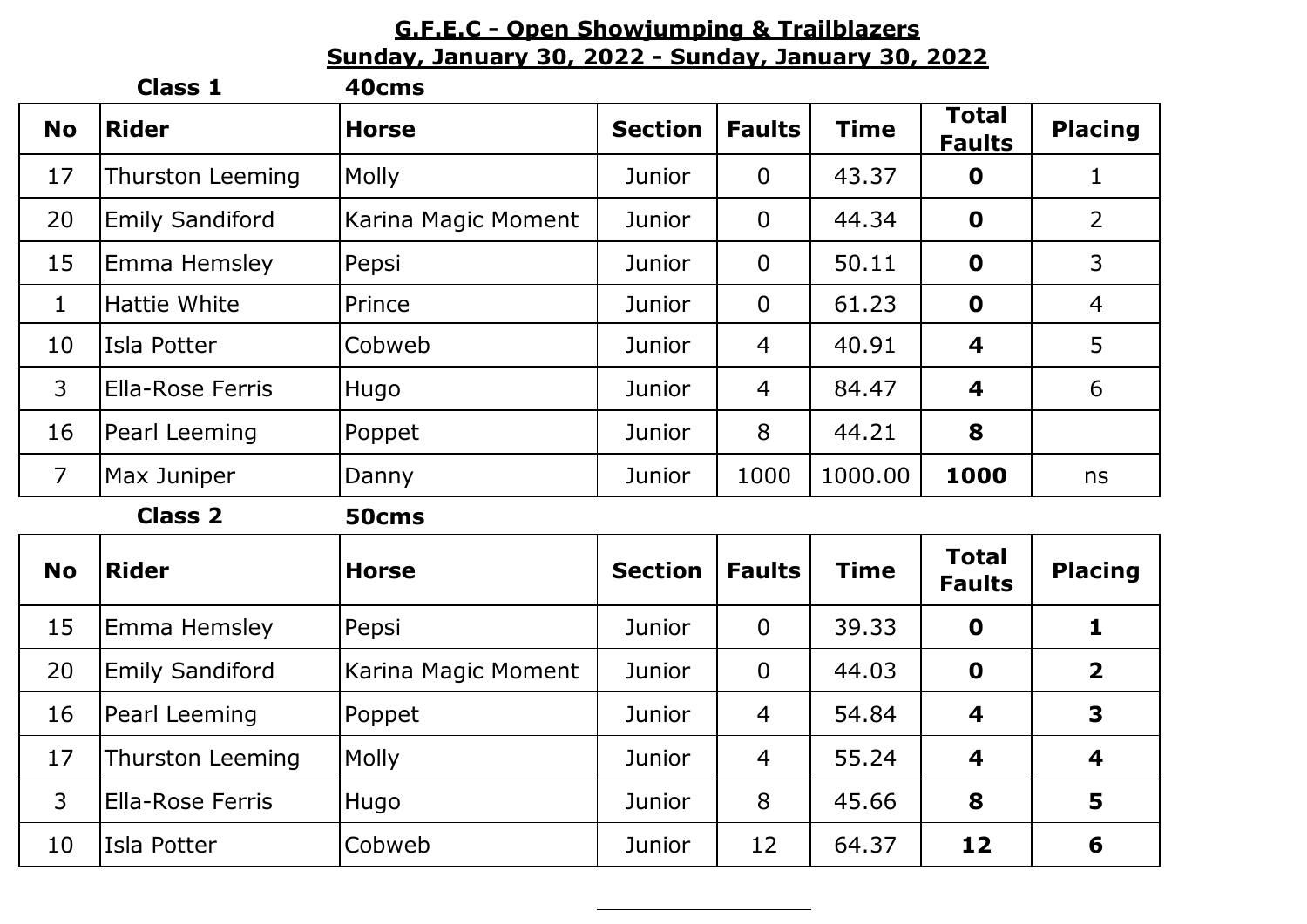|                | <b>Class 3</b>       | 60cms                  |                |                |             |                               |                                  |                                  |
|----------------|----------------------|------------------------|----------------|----------------|-------------|-------------------------------|----------------------------------|----------------------------------|
| <b>No</b>      | <b>Rider</b>         | <b>Horse</b>           | <b>Section</b> | <b>Faults</b>  | <b>Time</b> | <b>Total</b><br><b>Faults</b> | <b>Placing</b>                   |                                  |
| 27             | Jessica Jackson      | Caithness Crystal      | Junior         | $\overline{0}$ | 29.57       | $\mathbf 0$                   | 1                                |                                  |
| 26             | <b>Tilly Sheldon</b> | <b>Rockford Puzzle</b> | Junior         | $\overline{0}$ | 39.87       | $\mathbf 0$                   | $\overline{2}$                   |                                  |
| 13             | Luella Worley        | Springbank Brooke      | Junior         | $\mathbf 0$    | 42.40       | $\mathbf 0$                   | 3                                |                                  |
| 25             | Libby Sheldon        | Travellers Joy         | Junior         | $\mathbf 0$    | 42.89       | $\mathbf 0$                   | 4                                |                                  |
| 24             | Mia Spillane         | <b>Foxy Loxy</b>       | Junior         | <b>HC</b>      | HC          | $\mathbf 0$                   | HC                               |                                  |
| 6              | Jessica Carruthers   | <b>Black Cors Guy</b>  | Junior         | 10000          | 1000.00     | 10000                         | 1000                             |                                  |
|                | <b>Class 4</b>       | 70cms                  |                |                |             |                               |                                  |                                  |
| <b>No</b>      | <b>Rider</b>         | <b>Horse</b>           | <b>Section</b> | <b>Faults</b>  | <b>Time</b> | <b>Total</b><br><b>Faults</b> | <b>OVERALL</b><br><b>Placing</b> | <b>Section</b><br><b>Placing</b> |
| 23             | Pauline Woodthorpe   | <b>Silver Henry</b>    | Senior         | $\overline{0}$ | 36.98       | $\mathbf 0$                   | 1                                | 1                                |
| $\overline{2}$ | Isabella Doignie     | Tamasha golden ghost   | Junior         | $\overline{0}$ | 39.78       | $\mathbf 0$                   | $\overline{\mathbf{2}}$          | 1                                |
| 18             | Joanne Knowles       | D Brickie              | Senior         | $\mathbf 0$    | 41.91       | $\mathbf 0$                   | 3                                | $\overline{\mathbf{2}}$          |
| 27             | Jessica Jackson      | Caithness Crystal      | Junior         | 4              | 32.58       | 4                             | 4                                | $\overline{\mathbf{2}}$          |
| 19             | Naomi Knowles        | <b>Brickell Magpie</b> | Junior         | 4              | 33.73       | 4                             | 5                                | 3                                |
| 21             | Kit Hore             | Simba                  | Senior         | $\overline{4}$ | 36.03       | 4                             | 6                                | 3                                |
| 13             | Luella Worley        | Springbank Brooke      | Junior         | 4              | 41.21       | $\boldsymbol{4}$              | 7                                | 4                                |
| 14             | Lola Shelton         | Angel                  | Junior         | 1000           | 1000.00     | 1000                          | 1000                             | 1000                             |
| 12             | John Tite            | <b>Blue Boy</b>        | Senior         | 1000           | 1000.00     | 1000                          | <b>NS</b>                        |                                  |
| 8              | Jack Juniper         | Hero                   | Junior         | 1000           | 1000.00     | 1000                          | <b>NS</b>                        |                                  |
| $\overline{4}$ | Jessica Carruthers   | George                 | Junior         | 1000           | 1000.00     | 1000                          | R                                |                                  |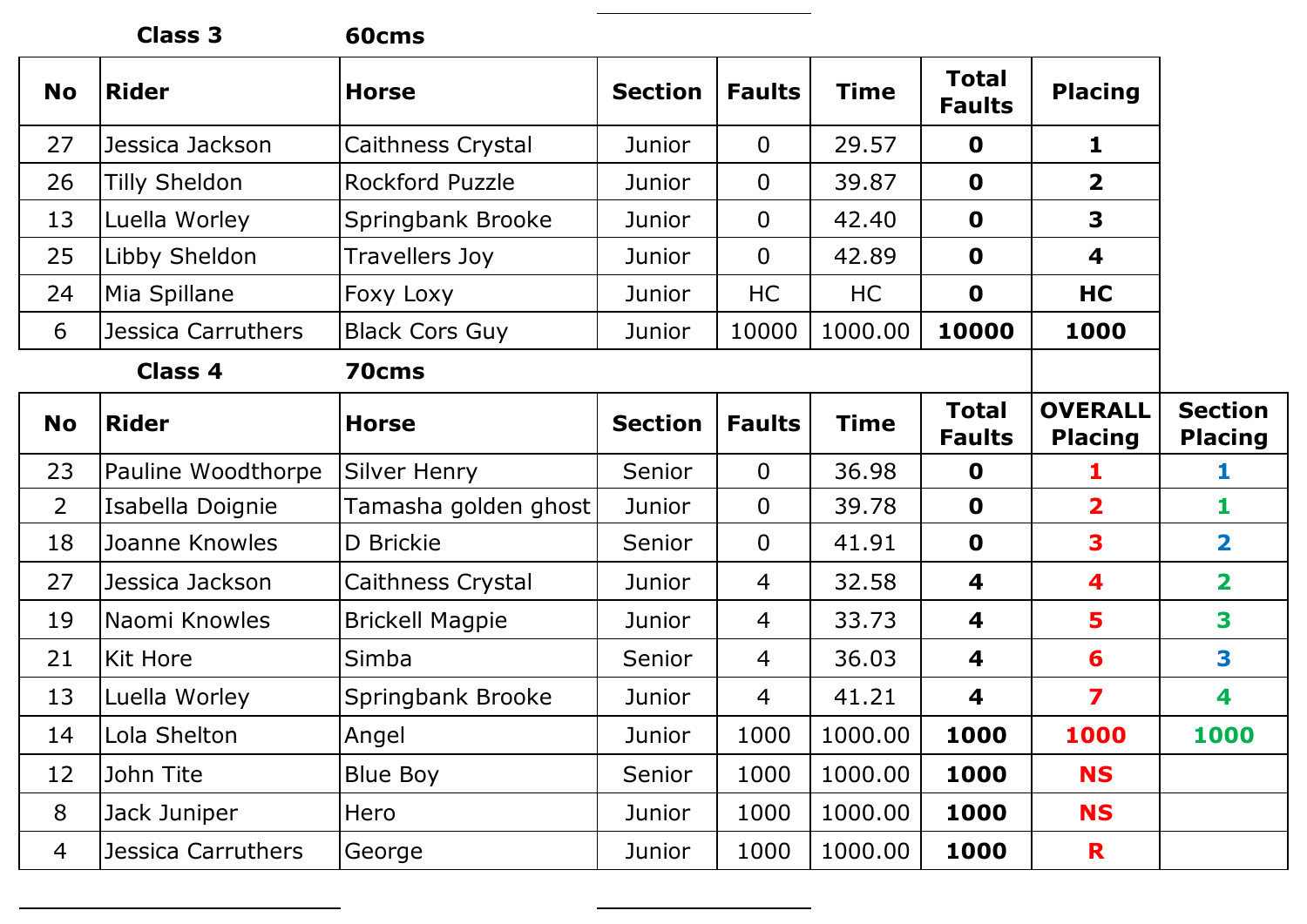|                | <b>Class 5</b>          | 80cms                  |                |                |              |                               |                                  |                                  |  |
|----------------|-------------------------|------------------------|----------------|----------------|--------------|-------------------------------|----------------------------------|----------------------------------|--|
| <b>No</b>      | <b>Rider</b>            | <b>Horse</b>           | <b>Section</b> | <b>Faults</b>  | Time         | <b>Total</b><br><b>Faults</b> | <b>OVERALL</b><br><b>Placing</b> | <b>Section</b><br><b>Placing</b> |  |
| 22             | Teri Cuccurullo         | Fritz                  | Senior         | $\overline{0}$ | 36.16        | $\mathbf 0$                   | 1                                | 1                                |  |
| 21             | Kit Hore                | Simba                  | Senior         | $\overline{0}$ | 36.48        | $\mathbf 0$                   | $\overline{2}$                   | $\mathbf{2}$                     |  |
| 14             | Lola Shelton            | Angel                  | Junior         | 4              | 36.03        | 4                             | 3                                | 1                                |  |
| 5              | <b>Elly Baldwin</b>     | Foxy Loxy              | Senior         | 4              | 36.59        | 4                             | 4                                | 3                                |  |
| 19             | Naomi Knowles           | <b>Brickell Magpie</b> | Junior         | 4              | 42.37        | 4                             | 5                                | $\overline{\mathbf{2}}$          |  |
| 9              | Imogen Swann            | Bob the cob            | Senior         | 8              | 41.10        | 8                             | 6                                | 4                                |  |
| 18             | Joanne Knowles          | D Brickie              | Senior         | 12             | 41.07        | 12                            | $\overline{\mathbf{z}}$          | 5                                |  |
| 30             | Imogen Swann            | Roxie                  | Senior         | <b>WD</b>      | <b>WD</b>    | $\mathbf 0$                   | <b>WD</b>                        | <b>WD</b>                        |  |
| 22             | Teri Cuccurullo         | Fritz                  | HC             | 1000           | 1000.00      | 1000                          | <b>CLEAR</b>                     | <b>CLEAR</b>                     |  |
| 8              | Jack Juniper            | Hero                   | Junior         | 1000           | 1000.00      | 1000                          | <b>NS</b>                        | <b>NS</b>                        |  |
| $\overline{2}$ | Isabella Doignie        | Tamasha golden ghost   | Junior         | 1000           | 1000.00      | 1000                          | <b>NS</b>                        | <b>NS</b>                        |  |
|                | <b>Class 6</b><br>90cms |                        |                |                |              |                               |                                  |                                  |  |
| <b>No</b>      | <b>Rider</b>            | <b>Horse</b>           | <b>Section</b> | <b>Faults</b>  | Time         | <b>Total</b><br><b>Faults</b> | <b>Placing</b>                   |                                  |  |
| 11             | Rachel Lawson           | Red                    | Senior         | $\overline{0}$ | 53.20        | $\mathbf 0$                   | $\mathbf{1}$                     |                                  |  |
| $\mathbf{1}$   | Rachel Lawson           | <b>Risky</b>           | Senior         | $\overline{4}$ | 36.01        | 4                             | $\overline{2}$                   |                                  |  |
| 30             | Imogen Swann            | Roxie                  | Senior         | 4              | 40.83        | 4                             | $\overline{\mathbf{3}}$          |                                  |  |
| 9              | Imogen Swann            | Bob the cob            | Senior         | 12             | 37.33        | 12                            | 4                                |                                  |  |
| 5              | <b>Elly Baldwin</b>     | Foxy Loxy              | Senior         | 1000           | $\mathsf{R}$ | R                             | R                                |                                  |  |